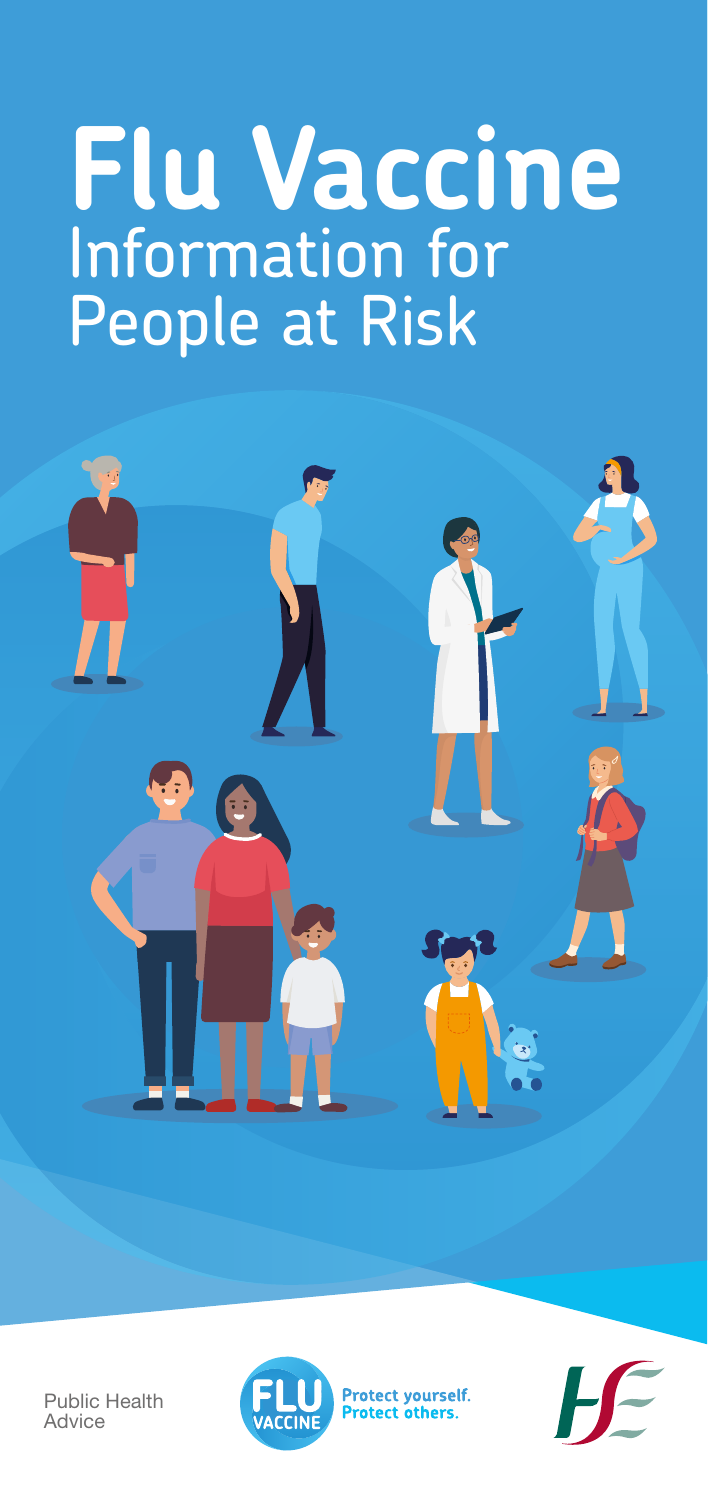# **Information for people at risk** 20**20**-20**21**

#### **About this leaflet**

This leaflet tells you about the seasonal flu vaccine. It focuses on who should get the vaccine, when and how to get it, as well as other useful information.

Please read carefully.

# **What is seasonal influenza (flu)?**

Influenza (flu) is a very infectious illness caused by the flu virus. The virus infects the airways and the lungs.

Flu circulates in the community during the flu season. The flu season usually starts at the beginning of October and lasts until the end of April.

#### **Can flu cause serious illness?**

**Yes,** the flu can cause serious illness and life-threatening complications including pneumonia, bronchitis and, on rare occasions, inflammation of the brain (encephalitis).

Flu also can make chronic health problems worse.

Some people are more at risk of these serious complications including people aged 65 and older, pregnant women, and people with an underlying health condition such as diabetes and chronic lung disease.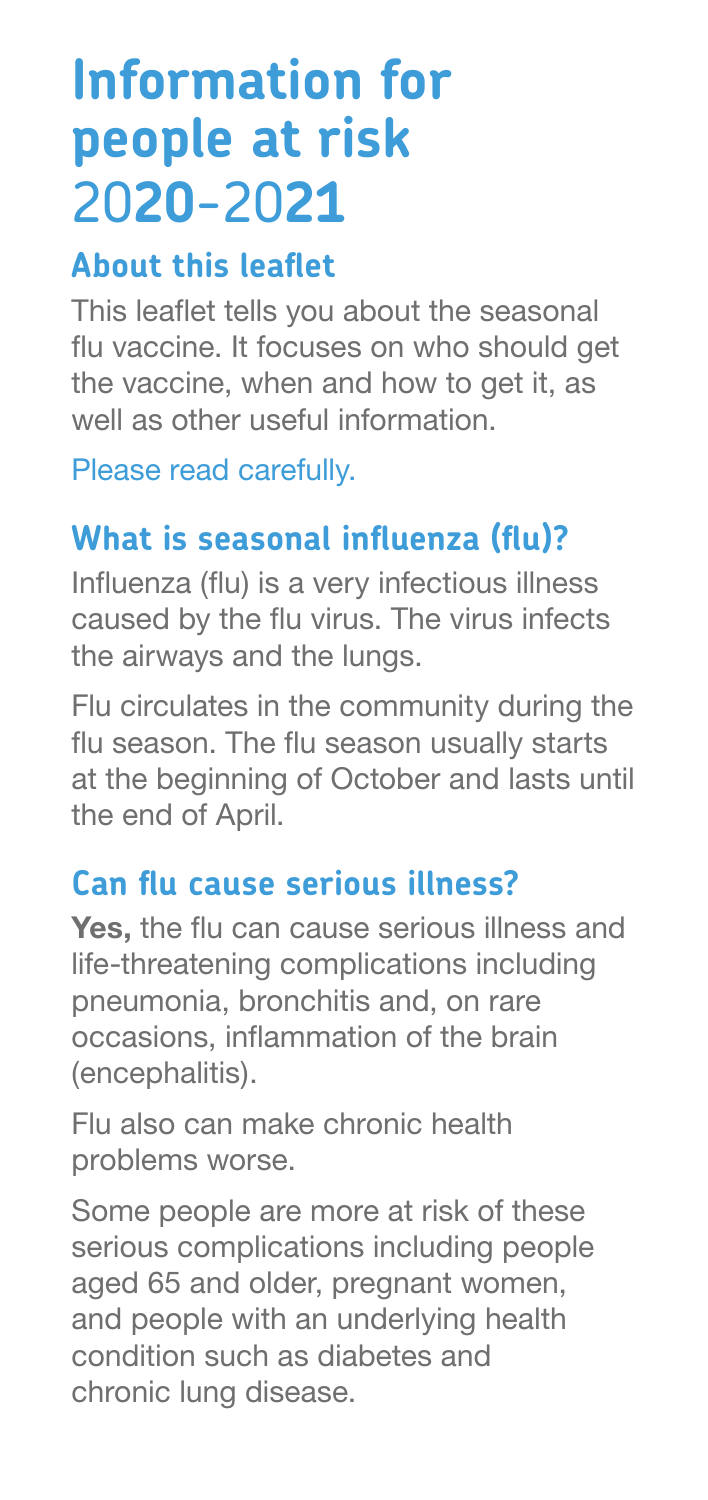#### **What is the difference between a cold and the flu?**

A cold usually comes on gradually with a sore throat and a blocked or runny nose and its symptoms are usually mild.

Flu symptoms start suddenly with fever, muscle aches, headaches and extreme tiredness (fatigue). It may be difficult to tell the symptoms of flu apart from symptoms of COVID-19.

#### **What is the flu vaccine?**

A vaccine is a product that helps the body's immune system (defence system) to fight against infections. Each year the flu viruses change, so each year the flu vaccine changes to provide protection from the new strains of flu virus expected.

#### **How does the flu vaccine work?**

The flu vaccine helps your immune system to produce antibodies (proteins that fight infection). If you have had the flu vaccine and you come into contact with the flu virus, the vaccine can stop you from getting sick.

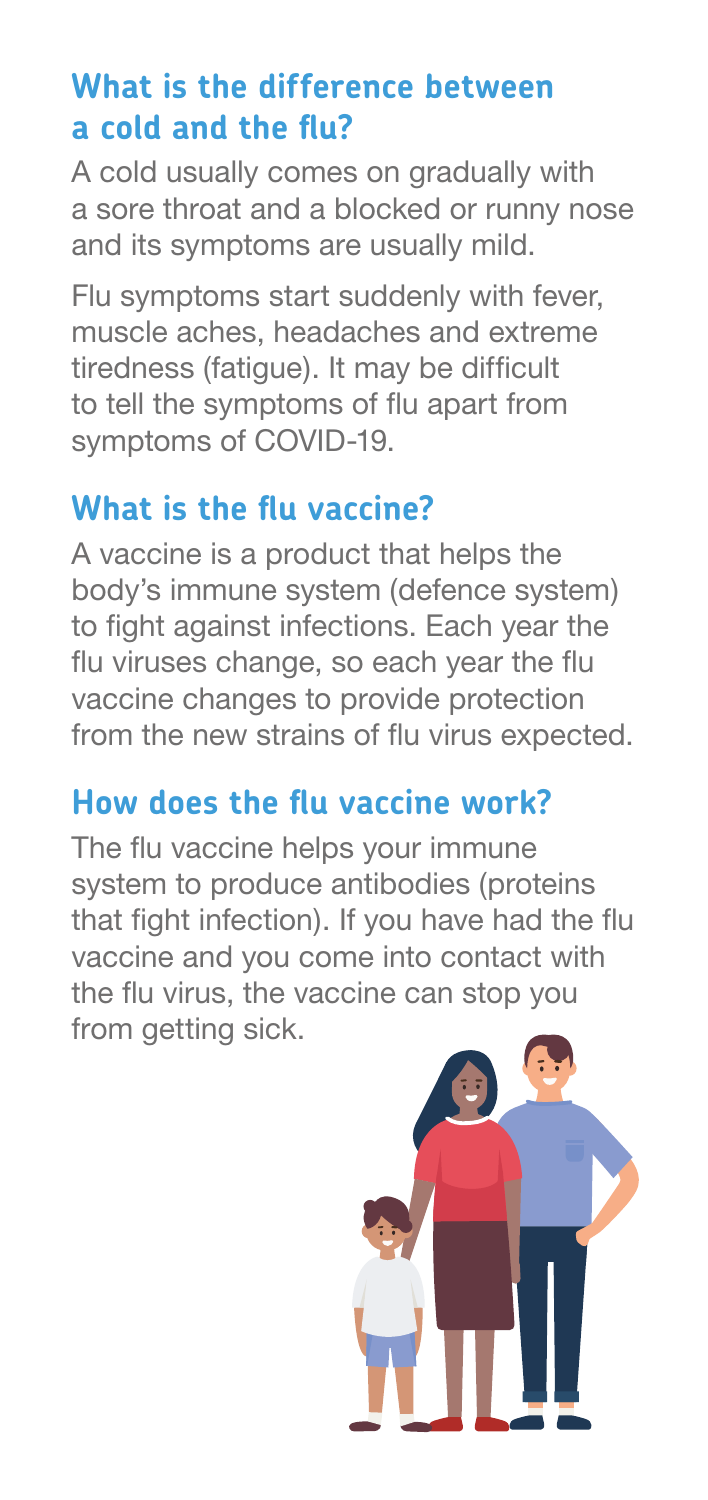# **Who should get the flu vaccine**

We recommend the flu vaccine for:

- **•** People aged 65 years and over
- **•** Children aged 2-12 years (please read HSE leaflet on flu vaccine for children)
- **•** Pregnant women (please read HSE leaflet on flu vaccine for pregnancy)
- **•** People (adults and children) with long-term medical conditions such as diabetes, chronic heart conditions, liver conditions, kidney conditions and chronic lung disease including COPD, or neurological diseases
- **•** People with cancer
- **•** People whose immune system is impaired due to disease or treatment
- **•** People who are obese who have a body mass index (BMI) of over 40
- **•** People with Down syndrome
- **•** Residents of nursing homes and other long-stay institutions
- **•** Healthcare workers
- **•** Carers
- **•** People who live in the same house as someone who is at risk of flu because of a medical condition
- **•** People with regular close contact with poultry, water fowl or pigs.

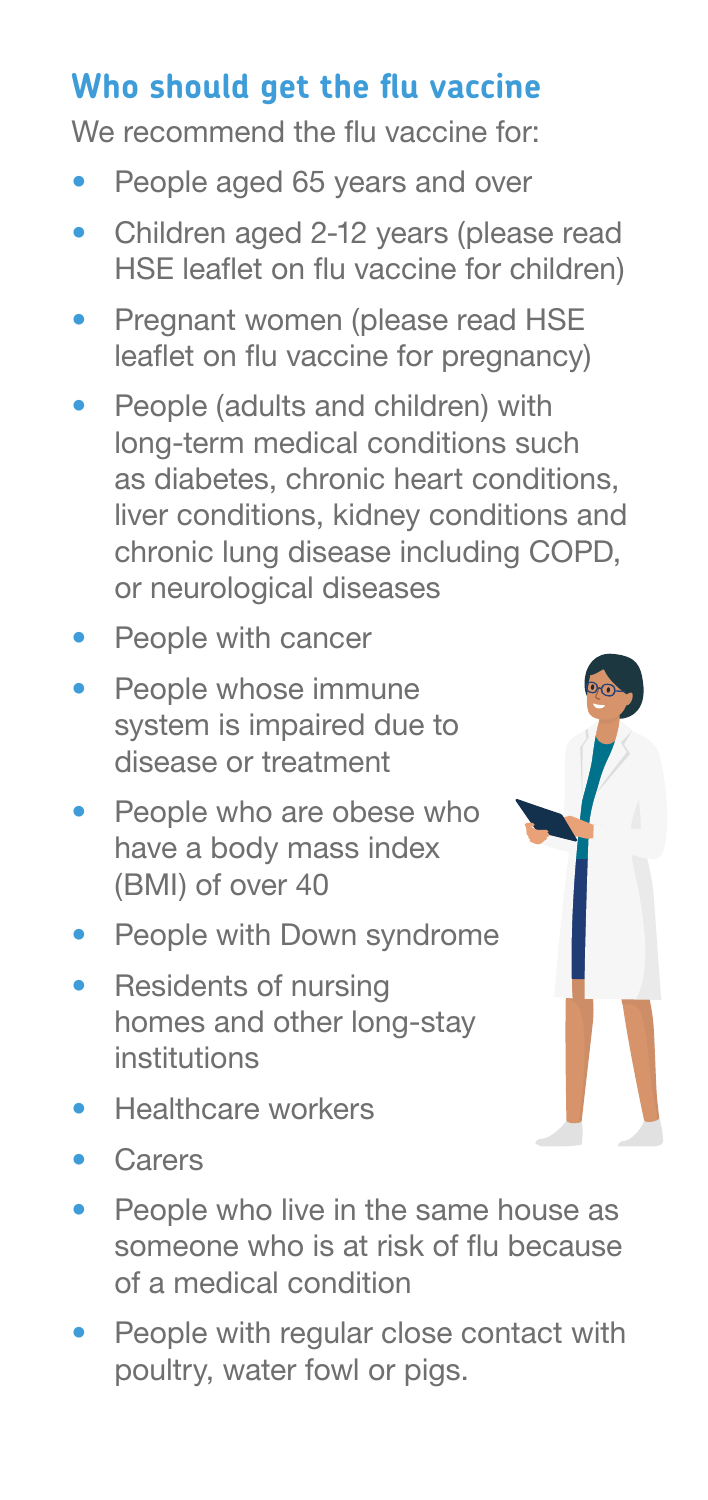# **Why should children aged 2-12 get the flu vaccine?**

Children, especially younger children, are at risk from complications of flu. Children carry the flu virus in their system for longer than adults do, so they can spread it easily to vulnerable people around them.

The flu vaccine protects children from flu and also protects vulnerable people around them, for example their grandparents.

For more information, please read the HSE leaflet about flu vaccine for children.

#### **Why do pregnant women need the flu vaccine?**

If you are pregnant, you are at higher risk of complications from flu. The flu can also affect your baby, for example, flu can cause miscarriage, premature birth and even stillbirth.

The flu vaccine protects pregnant women during pregnancy and also protects their newborn baby during their first few months of life.

If you are pregnant, please read the HSE flu leaflet for pregnant women.



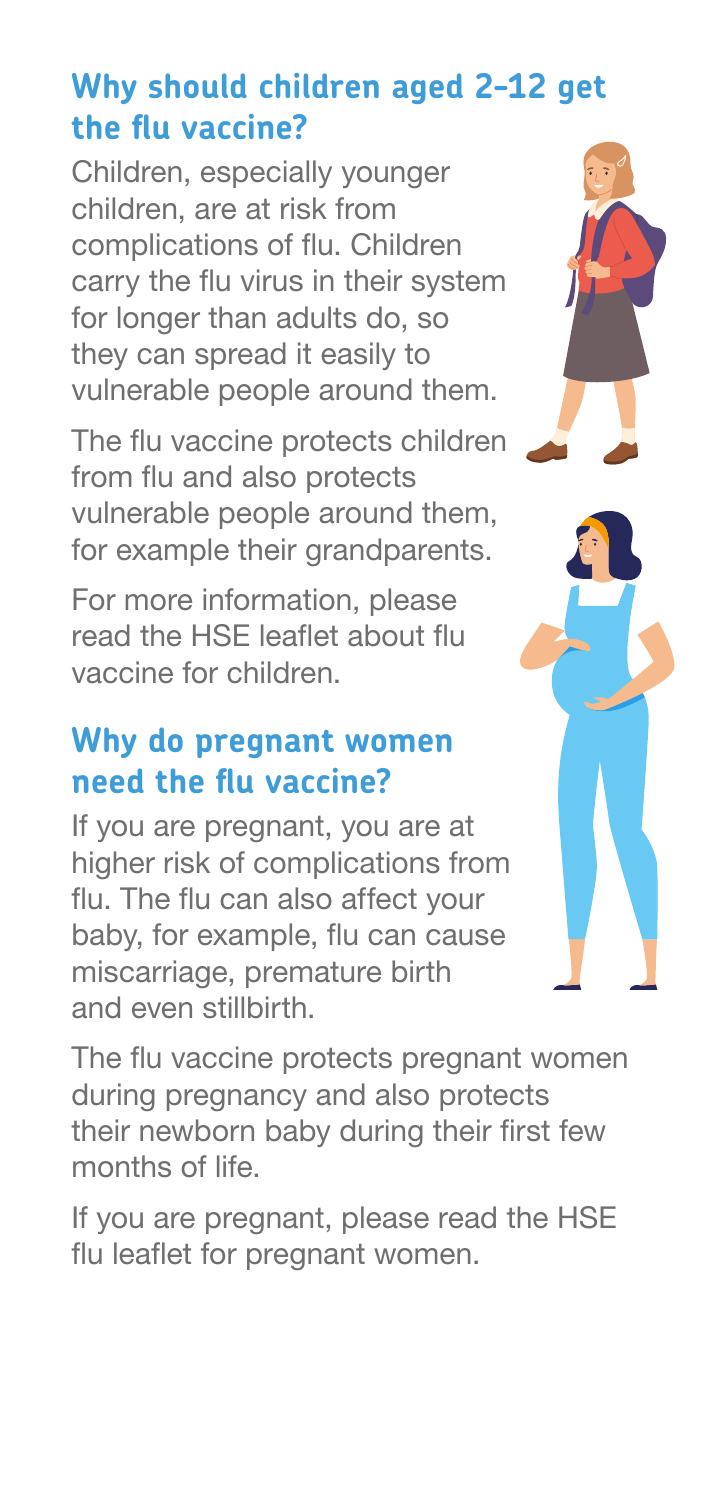#### **Will the flu vaccine protect me against COVID-19?**

**No.** The flu vaccine doesn't protect against COVID-19, but it's important to get the flu vaccine to protect you against the flu. Flu is a serious illness and if you get the flu you might need to be admitted to hospital.

#### **How safe is the flu vaccine?**

The flu vaccine is very safe. Flu vaccines have been given for more than 60 years to millions of people worldwide.

#### **What are the side effects of the vaccine?**

Common side effects are mild. After the flu vaccine you may get side effects including soreness, redness and swelling where the injection was given. Headaches, muscle pains and tiredness can also develop. These side effects may last for a few days.

Serious reactions are very rare; a severe allergic reaction occurs in one in a million people.

#### **Can the flu vaccine give me the flu?**

**No.** The flu vaccine can't give you the flu.

#### **Who should not get the flu vaccine?**

You should **not** get the flu vaccine if you have had a severe allergic reaction (anaphylaxis) to a previous dose of flu vaccine or any part of the vaccine.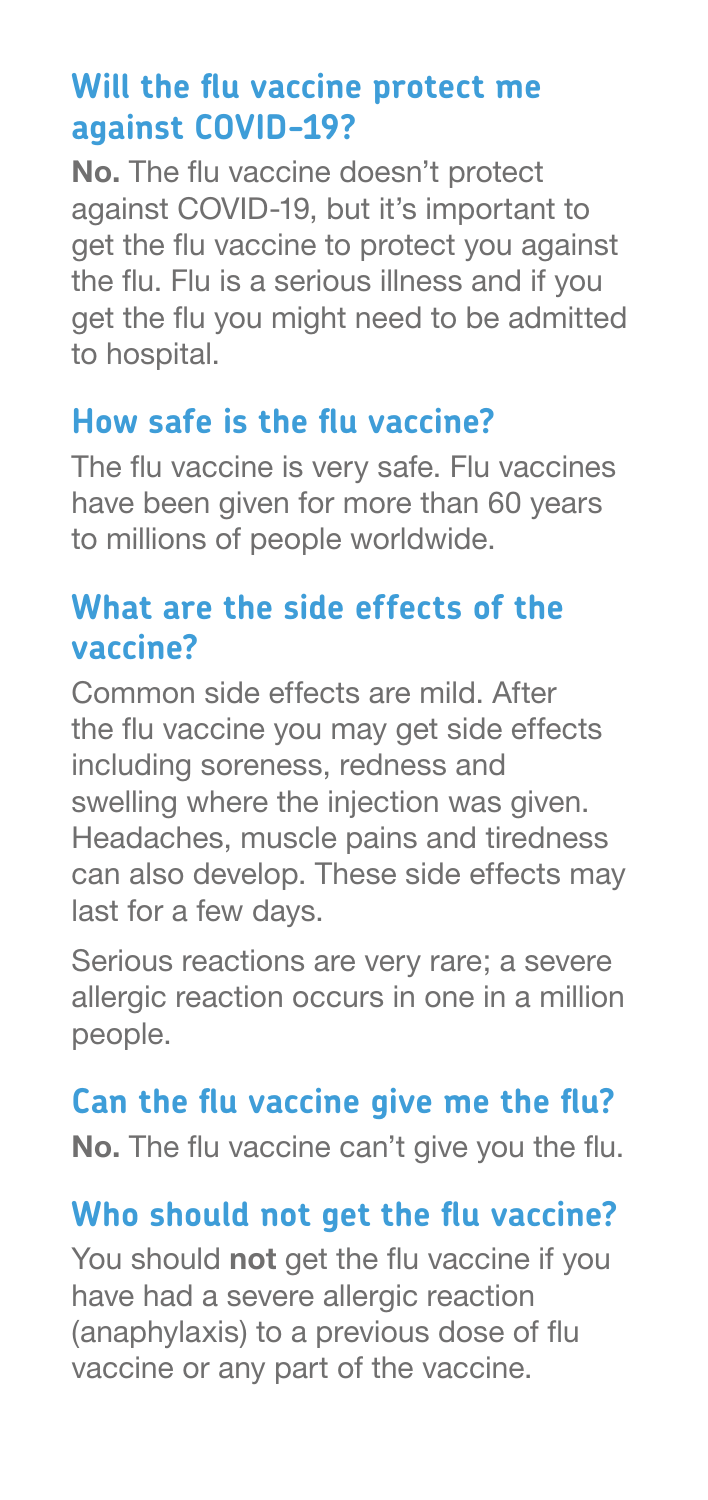You should not get the flu vaccine if you are taking two medicines called combination checkpoint inhibitors (for example, ipilimumab plus nivolumab) which are used to treat cancer.

### **What about people with egg allergy?**

If you have egg allergy, you can get the flu vaccine. Talk to your GP (doctor) or pharmacist.

#### **When should you delay getting the flu vaccine?**

There are very few reasons why getting the flu vaccine should be delayed. You may have to delay getting the flu vaccine if you are unwell – with a high temperature of more than 38°C – until you are better.

# **Where do I get the flu vaccine if I am in one of the groups for whom the vaccine is recommended?**

You can get the flu vaccine from your GP (doctor) or pharmacist.

If you are a healthcare worker, your occupational health department may provide the vaccine at work.

#### **What does the flu vaccine cost?**

If the flu vaccine is recommended for you, then the vaccine and the consultation with your GP (doctor) or pharmacist are free.

Please make an appointment with your GP (doctor) or pharmacist now.